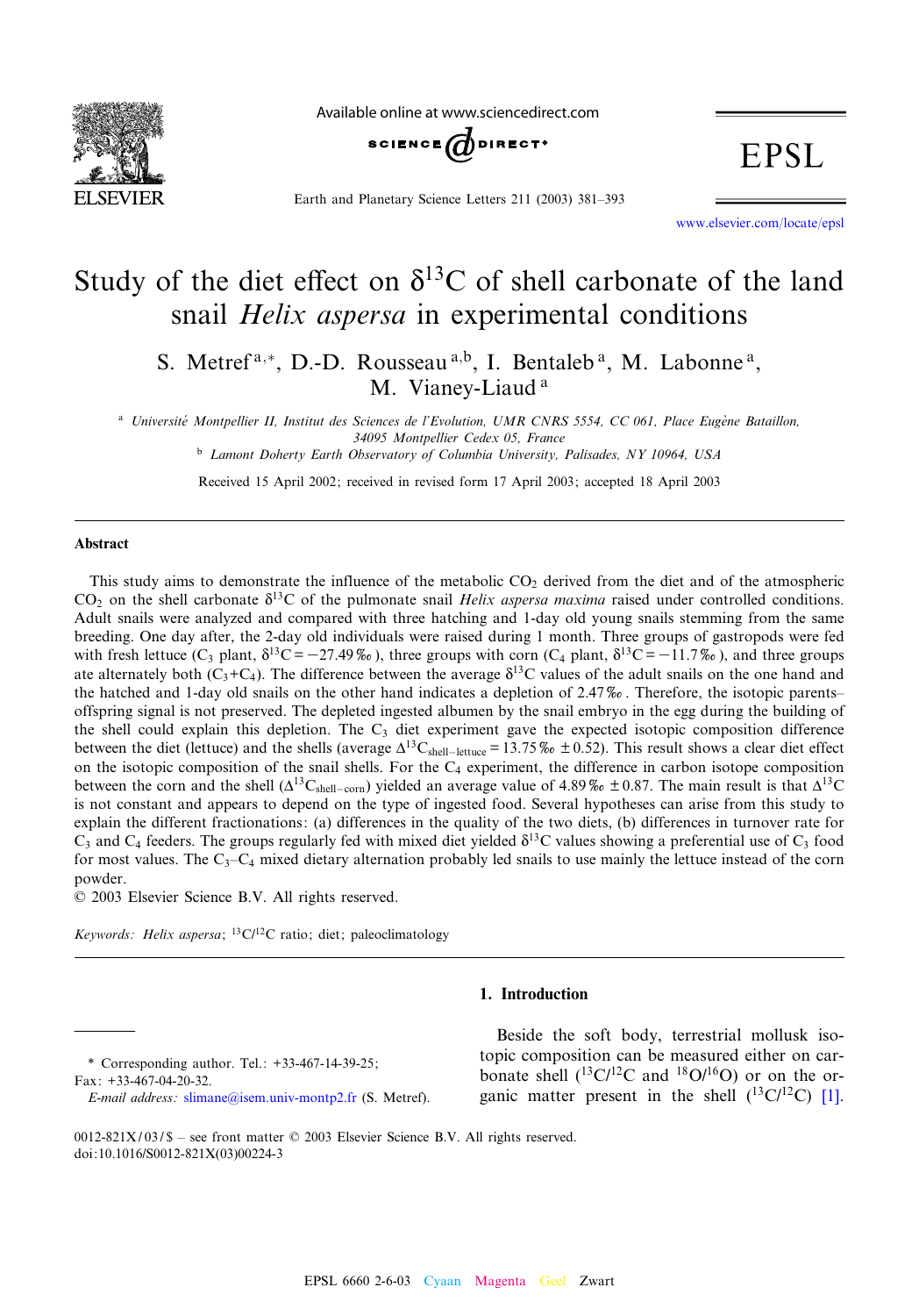These measurements allow the reconstruction of paleoclimate parameters (temperature and humidity) and of the  $C_3/C_4$  balance of the surround[ing](#page-11-0) vegetation cover, respectively. Since an attempt by Bandel and Hoefs [2] and the work of Yapp [3], numerous stable isotope studies were realized on terrestrial mollusks, showin[g the](#page-11-0) sensitivity of their isotopic [oxy](#page-11-0)gen ratios to air-soil interface temperature and humidity  $[4-9]$ . More specifically, Lécolle  $[10]$  has shown that the oxygen isotopic ratios of snail species shell carbonate (i.e. Pulmonates, subclass of Gastropods, in which breath is made by means of a lung pocket and in which shell lacks operculum, and Prosobranchs, subclass of Gastropods, which breathes through gills, and in which the opening of the shell is closed by an operculum) collected in 125 localities in Western Europe and North Africa were related to the annual average oxygen isotopic composition of meteoric precipitation, and secondly to the average annual temperature.

Very few studies of  ${}^{13}C/{}^{12}C$  in terrestrial snail shell organic matter were carried out to [recon](#page-11-0)struct the distribution of the  $C_3/C_4$  plant ratios in relation to paleoclimatic parameters [11,12]. [This m](#page-11-0)ethod of stu[dying te](#page-11-0)rrestrial mollusks provides good results for modern and/or fossil shells [13,14]. Goodfriend [11,12], using snail shells from the Negev Desert, shows that the boundary between the  $C_3$  and  $C_4$  plants moved about 20 km southward from its current position during the middle Holocene. The snail shel[l isotop](#page-11-0)ic composition changes were then [inter](#page-11-0)preted as a change in the amounts of precipitation [11,12]. However, the recent results of Stott [15] show that paleoreconstructions of dietary plant communities based on the acid insoluble shell matrix cannot be used since a different  $\delta^{13}$ C offset between C<sub>3</sub> and C<sub>4</sub> feeders is observed. The limitation of this method is that the terrestrial snail shell contains a very small amount of organic matter but the external organic matter of the periostracum (protective organic layer which surrounds the carbonate shell), which is present in th[e m](#page-11-0)odern shells but quickly disappears after the death of the mollusk, is lacking in the fossil shells [1]. Thus, the use of stable isotopes of the organic matter preserved in snail shells requires relatively large samples due to the

low conc[ent](#page-11-0)ration of organic matter in the shells. This implies working with species plentifully represented [1]. All these arguments justify the interest of studying snail shells whose carbonate amounts are more important than organic matter.

Recently, a study of [shell](#page-11-0) carbonate isotopes of the large land snail Achatina sp. in South Africa allowed Abell and Plug  $[16]$  to link the  $\delta^{18}$ O signal to paleoclimate changes. The analysis of the oxygen isotopic ratios of these shell fragments shows evidence of a sequence of climatic events, which includes coolings corresponding to the Older and Younger Dryas intervals, and an early Holocene abrupt warming. These authors reported  $\delta^{13}$ C values they loosely interpreted in terms of  $C_4$  plant occurrence, although they highlight the lack of studies correlating the  $\delta^{13}$ C carbonate of snails with available diet. Other studies of  $\delta^{13}$ C of [the](#page-11-0) carbonates of some species of fossil snails sampled in Late Pliocene paleosols in central Italy [17] were interpreted after a simple comparison with literature data of different climatic regions (Israel, Europe and North Africa).

The contribution of diet to shell carbonate is complicated by essentially two factors. First, carbon from atmospheric  $CO<sub>2</sub>$  (by isotopic exchange across the body surface) may be incorporated in the carbonate shell. This implies that atmospheric  $CO<sub>2</sub> \delta<sup>13</sup>C$  may contribute substantially to shell  $\delta^{13}$ C in addition to the m[etab](#page-11-0)olic CO<sub>2</sub> derived from the diet (released as respiratory  $CO<sub>2</sub>$ , which dissolves in the body fluids)  $[1]$ . Second, fractionation and nutrient routing between diet and shell carbonate are poorly understood processes. Indeed, the assimilation of the food and its transformation into  $CO_2$  and then into  $HCO_3^-$  in isotopic equilibrium can be perturbed by various factors. Besides, the contribution of foods with various nutritional values can put under stress the snail organisms and lead to disequilibrium in the diet fractionation. Soil carbonate is also a potential source to precipitate carbonate snail [she](#page-11-0)ll and, to a lower ext[ent,](#page-11-0) carbonate may be provided through the ingested or diffused water [6]. Goodfriend and Hood [18] show that the contribution of soil carbonate input (which reacts with acid in the stomach to produce  $CO<sub>2</sub>$ ) to the shell of snail species of Jamaica can vary between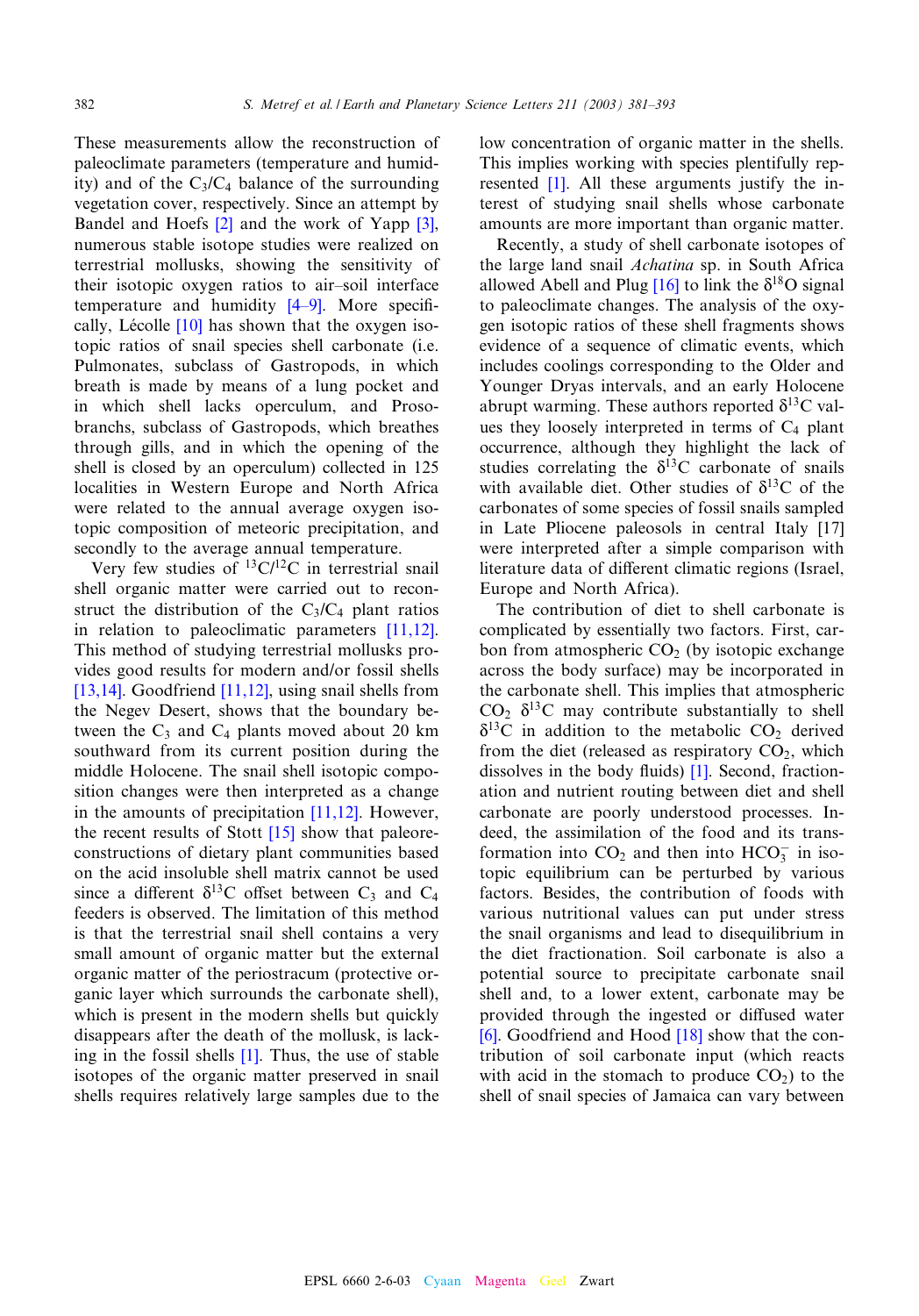0 and 33%. Stott  $[15]$  shows that the contribution of  $CO<sub>2</sub>$  derived from limestone to adult Helix aspersa species did not influence the isotopic composition of the shell carbonate. However, if limestone  $\delta^{13}$ C given to the snail in Stott's experiment is close to that of shell, an effect on  $\delta^{13}$ C shell cannot be observed. Here, we aim to investigate the carbon isotopic composition of land snail shells  $H$ . aspersa maxima (Müller) under experimental conditions. We controled the isotopic composition of the food supplied to the snails of two generations (adult parents and offspring). We discuss these results by taking into account the impact of potential carbon sources and the length of the snails during the experiment. [A var](#page-11-0)iable temperature, which could influence the biochemical process of these ectotherm bodies [15], was avoided by performing this experimentation under constant temperature.

#### 2. Materials and methods

# 2.1. Adult snails

Fifteen adult aragonite shells (land sn[ail](#page-11-0) [s](#page-11-0)hell carbonate is almost invariably aragonite [19]) of H. aspersa maxima were randomly samp[led in](#page-3-0) a breeding snail farm in Candillargues (Southern France), about 20 km from Montpellier (Fig. 1). These shells were fed during all their life with 'Alps Sanders' food (grains of wheat, oleaginous seeds, sugar, minerals). These snails received, in addition, calcium carbonate natural powder (Durance stone) to strengthen their shells, in order to increase their commercial value. Five samples of 'Alps Sanders' food (average  $\delta^{13}C = -21.7\%$ <sub>0</sub> ± 1.09), and one sample of Durance stone ( $\delta^{13}C =$  $-6.07\%$ ) were analyzed, respectively, with an IRMS-EA at continuous flux Optima-Eurovector 3000 and a Micromass Multi Prep, IRMS Optima Ac 117. The values are expressed in  $\delta$  notation  $(\delta \%_{o})$  compared to the international standard, Pee Dee Belemnite (PDB), with an analytical precision for the  $\delta^{13}$ C of  $\pm 0.1\%$ . We also expressed our results by calculating the difference in carbon isotopic composition between the shell and the diet ( $\Delta^{13}$ C). For the hatched and 1-day old snails,

the  $\Delta^{13}$ C is calculated using the Sanders diet isotopic composition ingested by their parents and their shell isotopic composition.

The largest diameter of the shel[ls](#page-11-0) [wa](#page-11-0)s measured as routinely done in malacology [20]. The shells were successively washed with distilled water and with acetone using an ultrasonic bath at  $25^{\circ}$ C during 30 min in order to eliminate the organic residues stuck on the surface of the periostracum. They were then dried in the oven at  $90^{\circ}$ C during 30 min before being crushed in a steel mortar. The resulting powder was sieved at 125 µm. To avoid contaminations between successive sample preparations, the sieve is washed after every crushed shell with diluted sodium hypochlorite and distilled water. 50 mg of aliquot powder was poured into a conical tube containing diluted hydrogen peroxide  $(H_2O_2$  at 10%) in order to remove the remaining organic matter. After 2 h shaking, the samples were centrifuged at 4000 rpm during 15 min. The surnatant was removed and the powder rinsed out three times with distilled water. Ethanol (few ml, 70%) was added to the resulting powder poured in glass tubes to facilitate drying (at  $90^{\circ}$ C, 12 h). The powder is placed in vials in the multi-preparation autosampler of the mass spectrometer (Gilson XL 222). The  $CO<sub>2</sub>$  [ob](#page-11-0)tained by reaction (at  $90^{\circ}$ C) of the calcium carbonate with 103% [anhydro](#page-4-0)us phosphoric acid [21] was analyzed with the Micromass Optima (Gilson XL 222) (Table 1a).

## 2.2. Hatching and 1-day old snails

Three hundred eggs stemming from the same breeding were broode[d in a](#page-3-0) compost regularly moistened, in a dark chamber at ambient temperature ( $25^{\circ} \pm 0.5^{\circ}$ C) (Fig. 1). Four  $\delta^{13}$ C analyses of the compost provided an average value of  $-25.88\%$ <sub>o</sub>  $\pm 0.12\%$ o.

Ten days later, most of the eggs hatched. Among the juveniles, three were randomly collected. The shell was immediately separated from the whole body by means of nippers; then the length was measured. Given the size and fragility of the shell of these juvenile gastropods, we could not prepare the shells as for the adults, the amount of powder being tiny and precious. Be-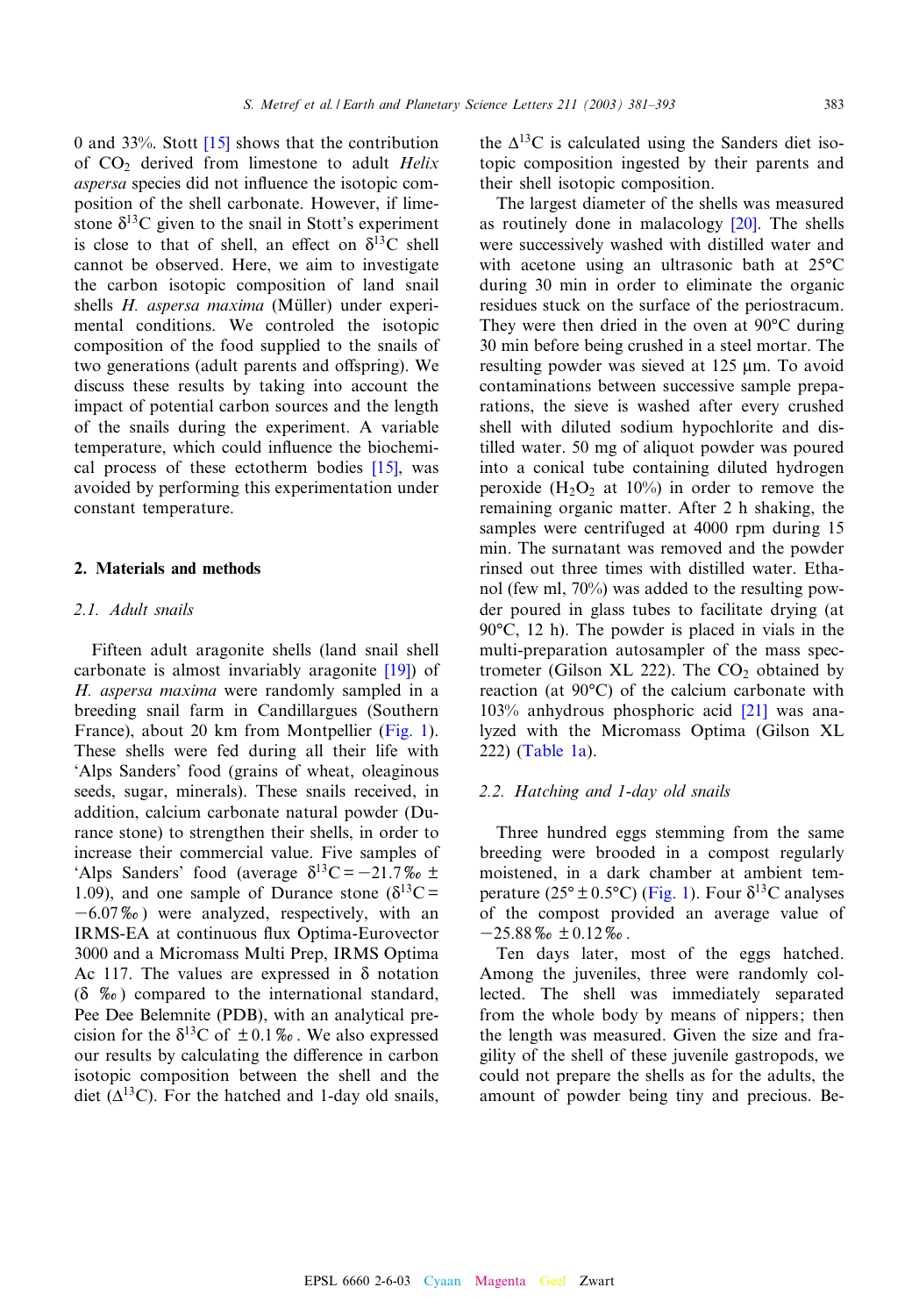<span id="page-3-0"></span>

Fig. 1. Growth of H. aspersa. Reproductive cycle in the snail farm of Candillargues from an adult H. aspersa to a hatched juvenile individual (photos S. Metref).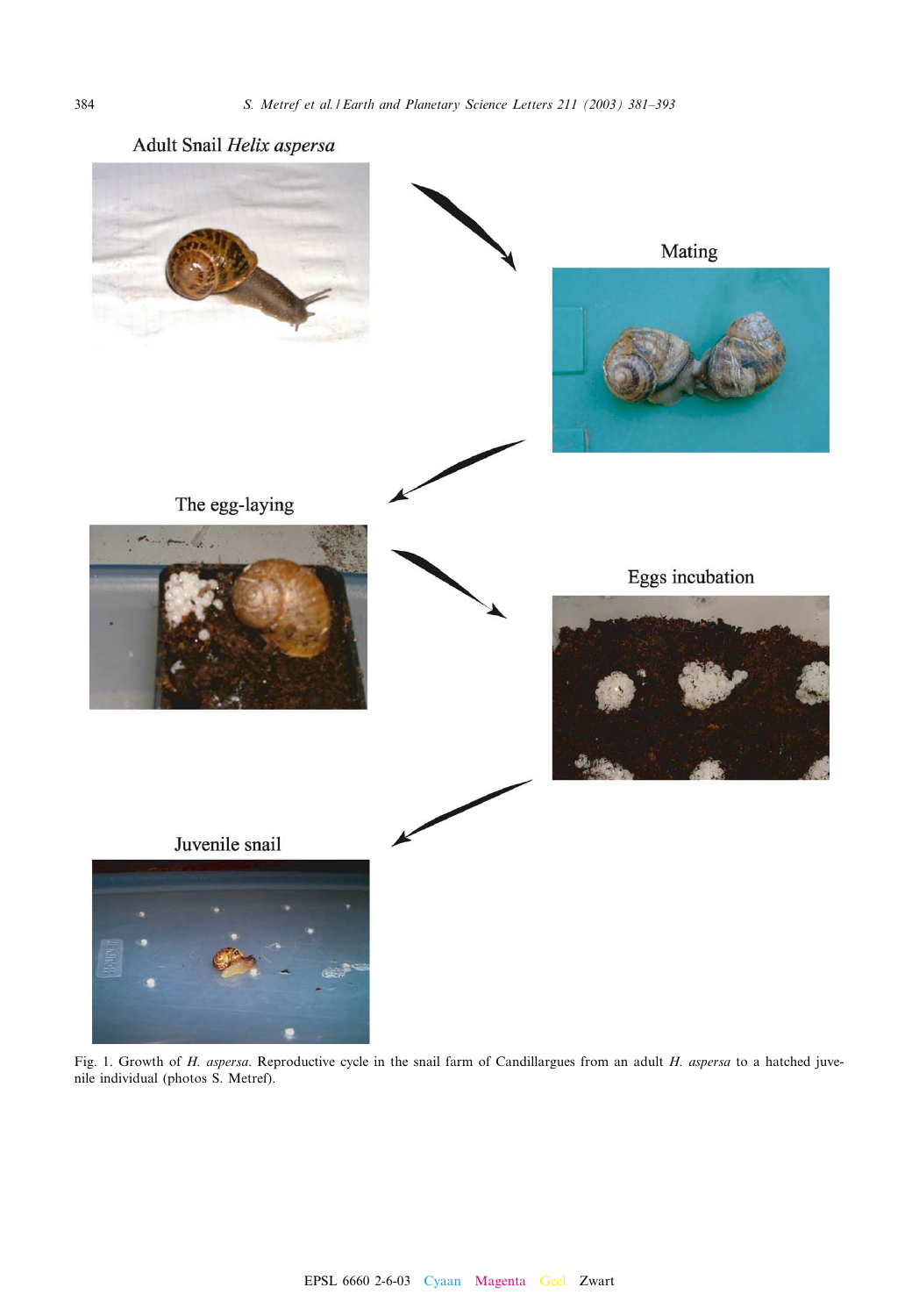| Snails                   | Length         | Sanders diet        | Shell $\delta^{13}C$ | black carbon isotope results for aguit, natelling and r-day old murviduals with indication of the $\sigma$ of the food for the aguits<br>$\Delta^{13}$ C |
|--------------------------|----------------|---------------------|----------------------|----------------------------------------------------------------------------------------------------------------------------------------------------------|
|                          | (mm)           | $\delta^{13}C$ (%0) | $(\%o)$              | $(\%o)$                                                                                                                                                  |
| (a) Adults               |                |                     |                      |                                                                                                                                                          |
| $\mathbf{1}$             | 40.0           | $-21.7$             | $-8.47$              | 13.23                                                                                                                                                    |
|                          | 39.8           | $-21.7$             | $-9.34$              | 12.36                                                                                                                                                    |
| $\frac{2}{3}$            | 40.3           | $-21.7$             | $-9.09$              | 12.61                                                                                                                                                    |
| $\overline{\mathcal{L}}$ | 42.0           | $-21.7$             | $-8.57$              | 13.13                                                                                                                                                    |
| 5                        | 42.2           | $-21.7$             | $-9.03$              | 12.67                                                                                                                                                    |
| 6                        | 40.5           | $-21.7$             | $-8.79$              | 12.91                                                                                                                                                    |
| $\boldsymbol{7}$         | 44.8           | $-21.7$             | $-9.49$              | 12.21                                                                                                                                                    |
| 8                        | 40.4           | $-21.7$             | $-9.29$              | 12.41                                                                                                                                                    |
| 9                        | 36.5           | $-21.7$             | $-9.27$              | 12.44                                                                                                                                                    |
| 10                       | 40.0           | $-21.7$             | $-9.25$              | 12.46                                                                                                                                                    |
| 11                       | 38.3           | $-21.7$             | $-8.98$              | 12.72                                                                                                                                                    |
| 12                       | 39.4           | $-21.7$             | $-8.64$              | 13.06                                                                                                                                                    |
| 13                       | 41.3           | $-21.7$             | $-9.17$              | 12.53                                                                                                                                                    |
| 14                       | 37.0           | $-21.7$             | $-9.12$              | 12.58                                                                                                                                                    |
| 15                       | 37.5           | $-21.7$             | $-9.17$              | 12.53                                                                                                                                                    |
| Average                  | $40 \pm 2.16$  |                     | $-9.05 \pm 0.3$      | $12.66 \pm 0.3$                                                                                                                                          |
| (b) Hatching             |                |                     |                      |                                                                                                                                                          |
| 1                        | 4.9            |                     | $-11.94$             | 9.76                                                                                                                                                     |
| $\overline{\mathbf{c}}$  | 4.2            |                     | $-11.89$             | 9.81                                                                                                                                                     |
| 3                        | 4.7            |                     | $-11.14$             | 10.56                                                                                                                                                    |
| Average                  | $4.6 \pm 0.39$ |                     | $-11.66 \pm 0.44$    | $10.04 \pm 0.44$                                                                                                                                         |
| $(c)$ 1-day old          |                |                     |                      |                                                                                                                                                          |
| $\mathbf{1}$             | 4.9            |                     | $-11.25$             | 10.45                                                                                                                                                    |
| $\overline{\mathbf{c}}$  | 4.5            |                     | $-11.43$             | 10.27                                                                                                                                                    |
| 3                        | 4.6            |                     | $-11.45$             | 10.25                                                                                                                                                    |
| Average                  | $4.7 \pm 0.22$ |                     | $-11.38 \pm 0.11$    | $10.32 \pm 0.11$                                                                                                                                         |

<span id="page-4-0"></span>Table 1 Stable carbon isotope results for adult, hatching and 1-day old individuals with indication of the  $\delta^{13}C$  of the food for the adults

fore crushing them in the agate mortar, shells were put in an ultrasonic bath of acetone at  $25^{\circ}$ C during 30 min, and dried in the oven during 15 min at  $90^{\circ}$ C. They were shook in hydrogen peroxide at 10% during 2 h, then washed in distilled water, and dried at 90°C. Afterward, they were analyzed the same way as the adults (Table 1b). The same procedure was repeated one day later (Table 1c).

## 2.3. One-month old snails

We used nine plastic boxes (30 cm $\times$ 18 cm $\times$ 12 cm), allowing air exchanges, placed in a room adjusted automatically at  $25^{\circ}C$  ( $\pm 0.5^{\circ}C$ ) during the whole experiment. Fifteen juveniles were randomly allocated to each box and raised. We chose plastic boxes in order to facilitate their cleaning, and the spraying and feeding of the snails twice a week. The photoperiod was adjusted mechanically to 18 h of light a[nd 6](#page-11-0) h of darkness, according to the period of growth and reproduction of the natural populations [22].

The snails were fed and sprayed acco[rding to](#page-5-0) a strict protocol. Three groups of young gastr[opods](#page-5-0) [w](#page-5-0)ere fed with fresh lettuce  $(C_3$  diet; Ta[ble 2\),](#page-5-0) [th](#page-5-0)ree groups with corn powder  $(C_4$  diet; Table 2), and three groups ate both (mixed diet; Table 2), consisting of feeding them alternately 2 days with lettuce, then 2 days with corn until the end of the experiment. The mortality rate was about the same in all boxes (20%). For each type of food allocated, the experiment has been repeated three times in order to check the  $\delta^{13}$ C variability in juvenile shells. Fragments of lettuce and corn powder provided to the mollusks were regularly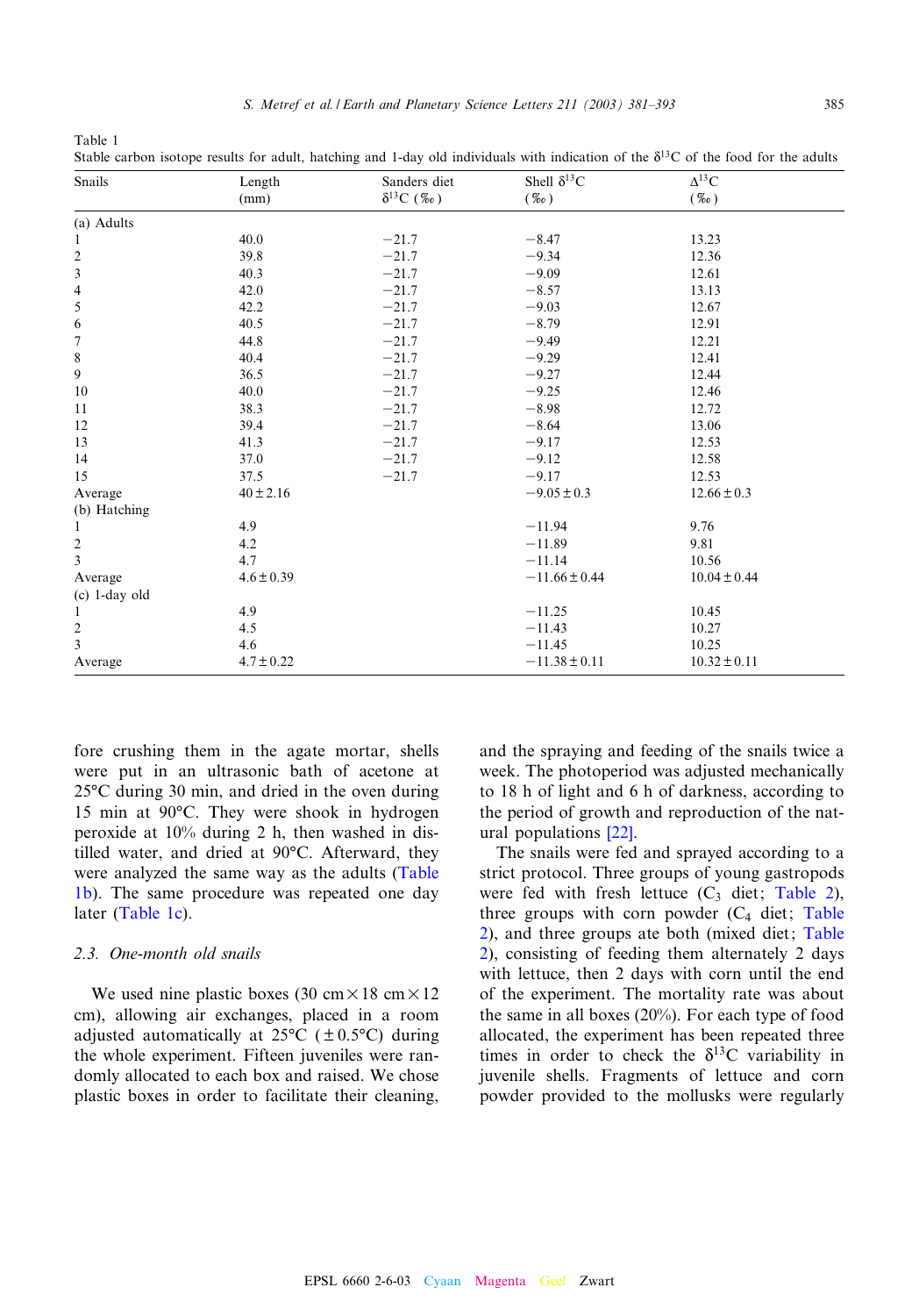| Snails           | Length          | $C_3$ diet        | $C_4$ diet        | Mixed diet | Shell $\delta^{13}C$ | $\Delta^{13}$ C          |  |
|------------------|-----------------|-------------------|-------------------|------------|----------------------|--------------------------|--|
|                  | (mm)            |                   |                   |            | $(\%o)$              | $(\%o)$                  |  |
| 1                | 11.6            | $\qquad \qquad +$ |                   |            | $-14.31$             | 13.18                    |  |
| $\overline{c}$   | 8.4             | $\qquad \qquad +$ |                   |            | $-13.76$             | 13.73                    |  |
| 3                | 7.0             | $^{+}$            |                   |            | $-12.85$             | 14.64                    |  |
| Average          | 9 ± 2.4         |                   |                   |            | $-13.64 \pm 0.74$    | $13.85 \pm 0.74$         |  |
| 4                | 8.6             | $^{+}$            |                   |            | $-13.14$             | 14.35                    |  |
| 5                | 7.4             | $^{+}$            |                   |            | $-13.64$             | 13.85                    |  |
| 6                | 7.9             | $+$               |                   |            | $-13.68$             | 13.81                    |  |
| Average          | $8.0 \pm 0.6$   |                   |                   |            | $-13.49 \pm 0.3$     | $14.00 \pm 0.3$          |  |
| $\boldsymbol{7}$ | 7.9             | $^{+}$            |                   |            | $-14.37$             | 13.12                    |  |
| 8                | 7.7             | $^{+}$            |                   |            | $-13.62$             | 13.87                    |  |
| 9                | 7.5             | $^{+}$            |                   |            | $-14.26$             | 13.23                    |  |
| Average          | $7.7 \pm 0.19$  |                   |                   |            | $-14.08 \pm 0.4$     | $13.41 \pm 0.4$          |  |
| 10               | 5.8             |                   | $+$               |            | $-6.57$              | 5.14                     |  |
| 11               | 5.1             |                   | $\qquad \qquad +$ |            | $-6.27$              | 5.4                      |  |
| 12               | 5.1             |                   | $^{+}$            |            | $-6.79$              | 4.92                     |  |
| Average          | $5.3 \pm 0.4$   |                   |                   |            | $-6.54 \pm 0.26$     | $5.15 \pm 0.26$          |  |
| 13               | 5.7             |                   | $\boldsymbol{+}$  |            | $-6.83$              | 4.87                     |  |
| 14               | 3.0             |                   | $\boldsymbol{+}$  |            | $-8.01$              | 3.69                     |  |
| 15               | 5.0             |                   | $\ddot{}$         |            | $-6.72$              | 4.98                     |  |
| Average          | $4.6 \pm 1.42$  |                   |                   |            | $-7.19 \pm 0.71$     | $4.51 \pm 0.71$          |  |
| 16               | 5.3             |                   | $\qquad \qquad +$ |            | $-5.19$              | 6.51                     |  |
| 17               | 5.0             |                   | $\boldsymbol{+}$  |            | $-8.08$              | 3.62                     |  |
| 18               | 3.0             |                   | $+$               |            | $-6.79$              | 4.91                     |  |
| Average          | $4.4 \pm 1.24$  |                   |                   |            | $-6.69 \pm 1.45$     | $5.01 \pm 1.45$          |  |
| 19               | 10.5            |                   |                   | $^{+}$     | $-7.35$              | $\cdot$                  |  |
| 20               | 7.7             |                   |                   | $\ddot{}$  | $-7.54$              | $\overline{?}$           |  |
| 21               | 8.0             |                   |                   | $^{+}$     | $-6.81$              | $\overline{\mathcal{L}}$ |  |
| Average          | $8.73 \pm 1.54$ |                   |                   |            | $-7.23 \pm 0.38$     | ?                        |  |
| 22               | 9.3             |                   |                   | $^{+}$     | $-6.32$              | $\overline{\mathcal{L}}$ |  |
| 23               | 6.9             |                   |                   | $^{+}$     | $-10.84$             | $\overline{?}$           |  |
| 24               | 6.1             |                   |                   | $^{+}$     | $-9.97$              | $\overline{\cdot}$       |  |
| Average          | $7.4 \pm 1.7$   |                   |                   |            | $-9.04 \pm 2.4$      | $\overline{?}$           |  |
| 25               | 7.8             |                   |                   | $^{+}$     | $-9.18$              | $\overline{\mathcal{C}}$ |  |
| 26               | 6.5             |                   |                   | $\ddot{}$  | $-9.05$              | $\overline{\mathcal{L}}$ |  |
| 27               | 7.2             |                   |                   | $+$        | $-8.85$              | $\overline{\mathcal{L}}$ |  |
| Average          | $7.2\pm0.6$     |                   |                   |            | $-9.03 \pm 0.17$     | $\gamma$                 |  |

<span id="page-5-0"></span>Table 2 Stable carbon isotope results for raised 1-month snails

For each type of food allocated, the experiment has been repeated three times in order to check the  $\delta^{13}C$  variability in juvenile shells. The question mark series represents the non-calculated  $\Delta^{13}C$  ( $\%$ ) values. Plus signs indicate the analyzed  $\delta^{13}C$  of fed-lettuce diet ( $-27.49\%$ ), fed-corn diet ( $-11.7\%$ ) and fed-mixed diet snails.

sampled in order to check the variability of the isotopic signal of the food supply throughout the experiment. The  $\delta^{13}$ C values remained constant (lettuce:  $n = 20$ , average =  $-27.49\%$   $\neq 0.5$ ; corn:  $n = 4$ , average = -11.7\% to ±0.3). We analyzed more samples of lettuce than corn because the lettuce did not derive from the same set during the experiment and was renewed regularly, con-

trary to the corn. These tests are also justified as the isot[opic](#page-11-0) composition of a determined food can vary in space and time, and would impact the feeders [23]. After 1 month of growth, three shells were randomly collected in each box. Then, for each diet experiment, nine individuals were analyzed for isotopic composition following the same procedure as for hatching and 1-day snails (Table 2).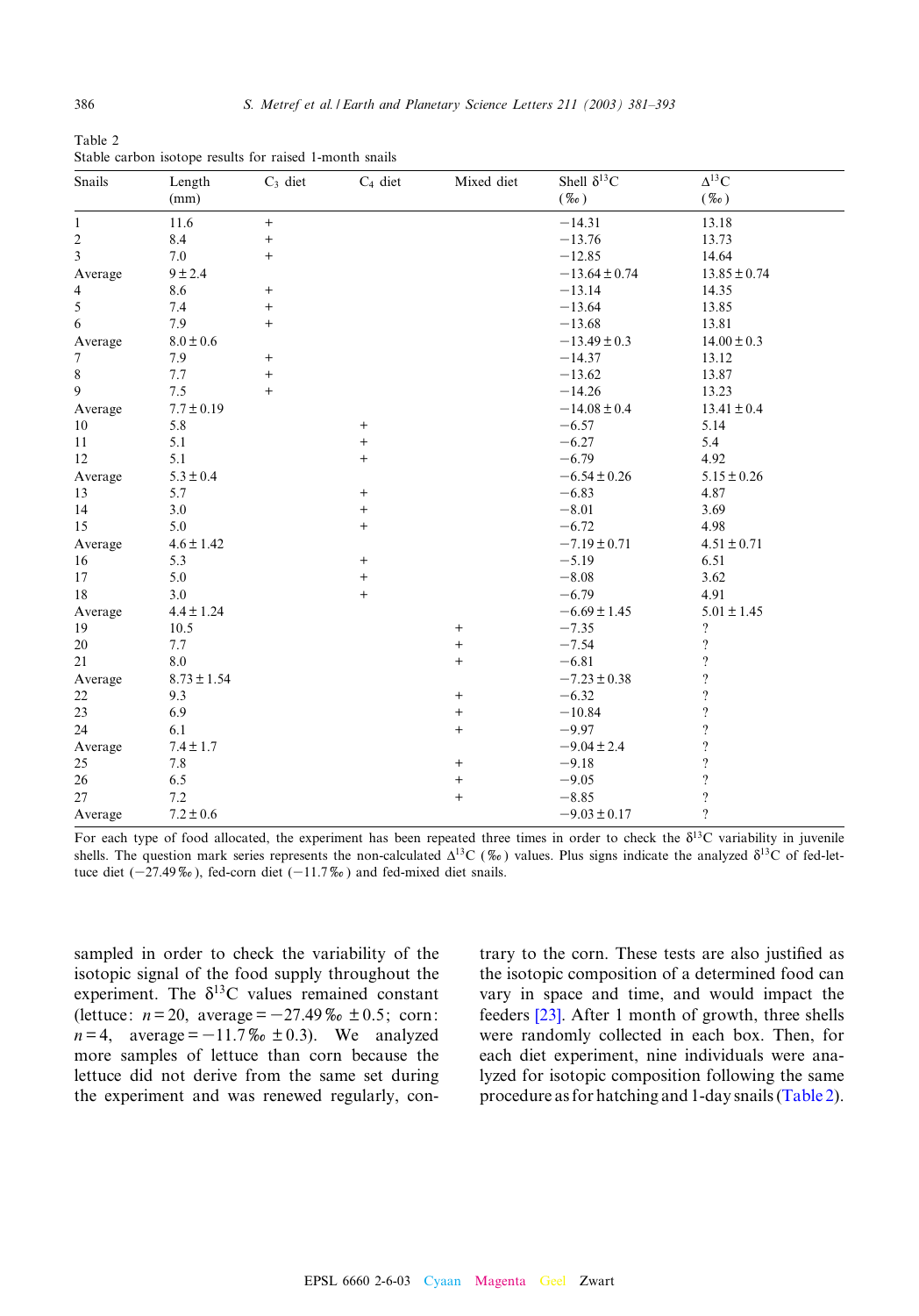## <span id="page-6-0"></span>3. Results and discussion

#### 3.1. Adults-offsprin[g diet rel](#page-4-0)ationships (Fig. 2)

The adult shells (Table 1a) yield a  $\delta^{13}$ C varying from  $-9.49\%$  to  $-8.47\%$  (average =  $-9.05\%$ )  $\pm$  0.3) and the  $\Delta$ <sup>13</sup>C varies between 12.21 and 13.23\% (average = 12.66\% both 0.3). The h[atched](#page-4-0) [ind](#page-4-0)ividuals'  $\delta^{13}$ C varies between  $-11.94\%$  and  $-11.14\%$  (average =  $-11.66\%$  ± 0.44) (Table 1b). If we assume that the juvenile shells yield an isotopic signal related t[o the feed](#page-4-0)ing of their parents, then the average  $\Delta^{13}$ C is 10.04\% + 0.44. The 1-day old snails' values (Table 1c) range from

 $-11.45\%$  to  $-11.25\%$  (average =  $-11.38\%$  $\pm$  0.11), and the estimated average  $\Delta^{13}$ C is  $10.32\%$   $\geq 0.11$ . The difference between the average  $\delta^{13}$ C values of the adult snails on the one hand and the hatched and 1-day old snails on the other hand indicates a depletion of  $2.47\%$ for the latter. Therefore, the isotopic signal parents–offspring is not preserved. The explanation for such a phenomenon may rely on physiological processes between parents and juveniles from the building of the eggs in the uteru[s, the eg](#page-3-0)g-laying, the incubation in the ground, to the hatching of the juveniles seeking for food (Fig. 1) and on different  $CaCO<sub>3</sub>$  forms (aragonite, calcite).



Fig. 2. Carbon isotopic composition of calcium carbonate shells in relation to the type of food supplied. The values of adult shells are more enriched than the hatching and 1-day old snails. The raised 1-month old snails fed with corn  $(C_4$  plant) are more enriched than the snails fed with lettuce  $(C_3$  plant). The  $\Delta^{13}C$  ( $\delta^{13}C_{shell} - \delta^{13}C_{food}$ ) for the individuals fed with lettuce is larger than the  $\Delta^{13}$ C of snails fed with corn. The mixed fed snails seem to prefer C<sub>3</sub> food and the  $\Delta^{13}$ C is not calculated and indicated by question marks. Open squares, adult snails; full diamonds, hatched individuals; full triangles, 1-day old juveniles; full circles and full squares, 1-month old juveniles.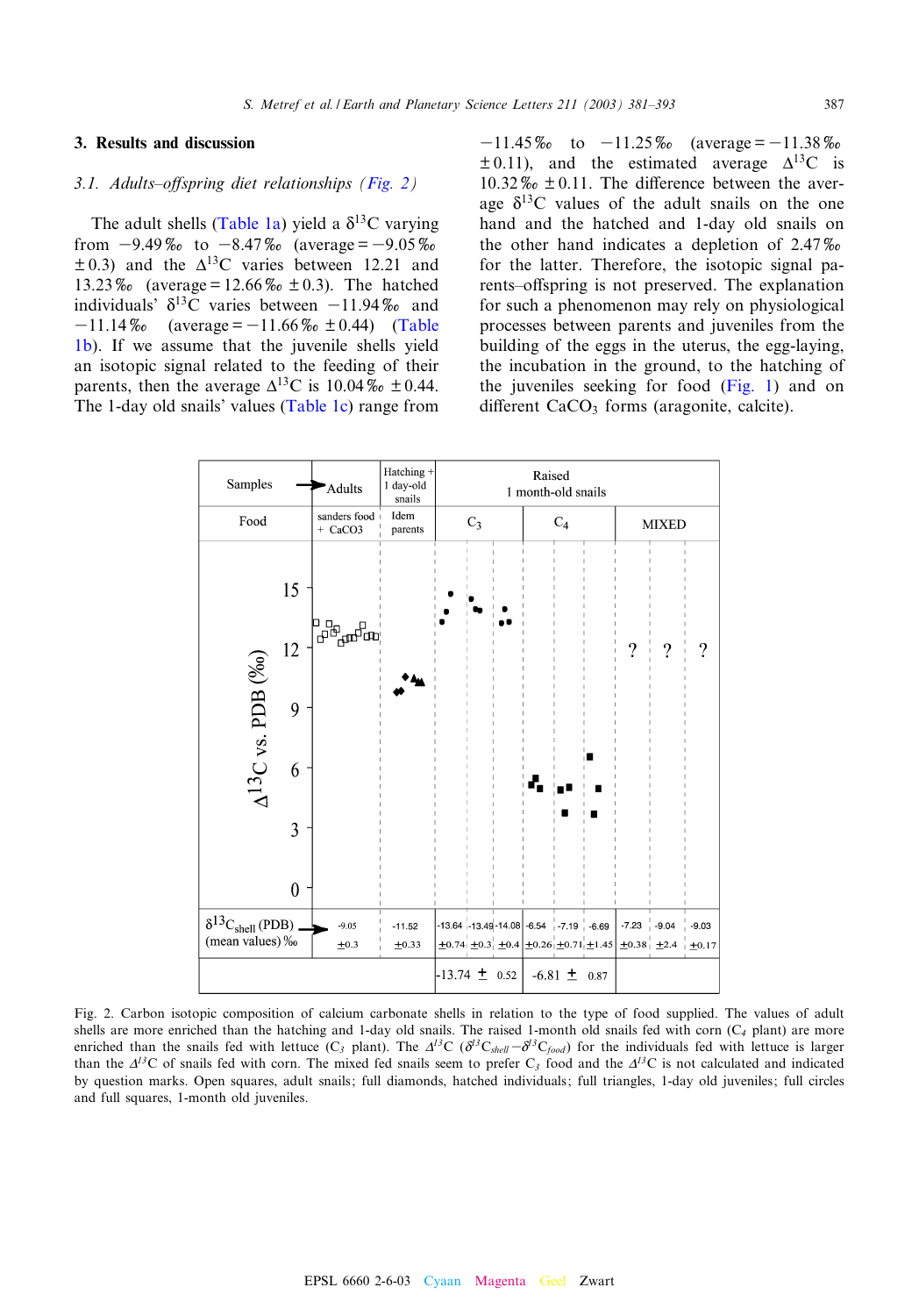The juvenile land snails inherit their shell [from](#page-11-0) the calcium carbonate issued from the adults [24]. We tested the mineralogy of the juvenile shells. We randomly analyzed six shells from hatched individuals in our experiment in order to check the mineral composition of the protoconch using Fourier Transform InfraRed spectr[osco](#page-11-0)py (FT-IR). The results indicate a band centered around  $860 \text{ cm}^{-1}$ , characteristic of aragonite [25]. There is thus no mineralogical difference between juvenile and adult shells which could have explained the depletion in the isotopic signal. Indeed, during the embryogenesis, the snail embryo dissolves and absorbs calciu[m fr](#page-11-0)om the calcite eggshell and redeposits it as aragonite for its larval body shell, i.e. protoconch [26], thus changing one crystal morph of  $CaCO<sub>3</sub>$  to another (Fig. 3).

The snail embryo, when growing in the [egg](#page-11-0), draws in an essentially proteinic food (albumen fluid). According to Kennedy and Krouse  $[23]$ , isotopic composition differences are evidenced between the yolk and the white of the bird eggshells due to the different proportion of the major biochemical compounds (proteins, lipids and carbohydrates) and the inor[gani](#page-11-0)c nature of the shell. These components are ultimately derived from the diet of the parents [27]. The  $\delta^{13}$ C of proteins is depleted compared to [the](#page-11-0)  $\delta^{13}$ C of the calcite, and is less depleted compared to lipids [28]. In the Stylommatophora, the most successful pulmonates order, calcium is known to originate from the digestive gland. It is carried through the blood as ions thro[ugh](#page-11-0) the uterine epithelium specialized in the formation of the eggshells, where calcite is precipitated [24]. The eggs increase their calcium content as they move along the narrow walls of the uterus. The nucleation of dispersed calcite [crystal](#page-11-0)s starts within the jelly coating the egg which is strongly attached to the uterus wall [26,29]. This jelly also c[onta](#page-11-0)ins organic matter constituted by mucopolysaccharids, usually sulfated, and some proteins [26]. The complete egg of the pulmonate land snail Strophocheilus oblongus is, besides, constituted by 72% water, 18% album[en \(d](#page-11-0)ry weight) and 10% of shell proportions which can be generalized to the whole pulmonates [30]. We assume that the hatching juvenile snail of our study built its shell by reprecipitating free calcite within the jelly coat as aragonite as long as he ingested the depleted albumen. Such a mechanism could explain the depleted values measured between the adult and hatched individual of our experiment. This model is represented in Fig. 3.



Fig. 3. Growth cycle indicating different phases. Indication of the hypothetic fractionation assumed to lead to depleted values in the hatched individuals.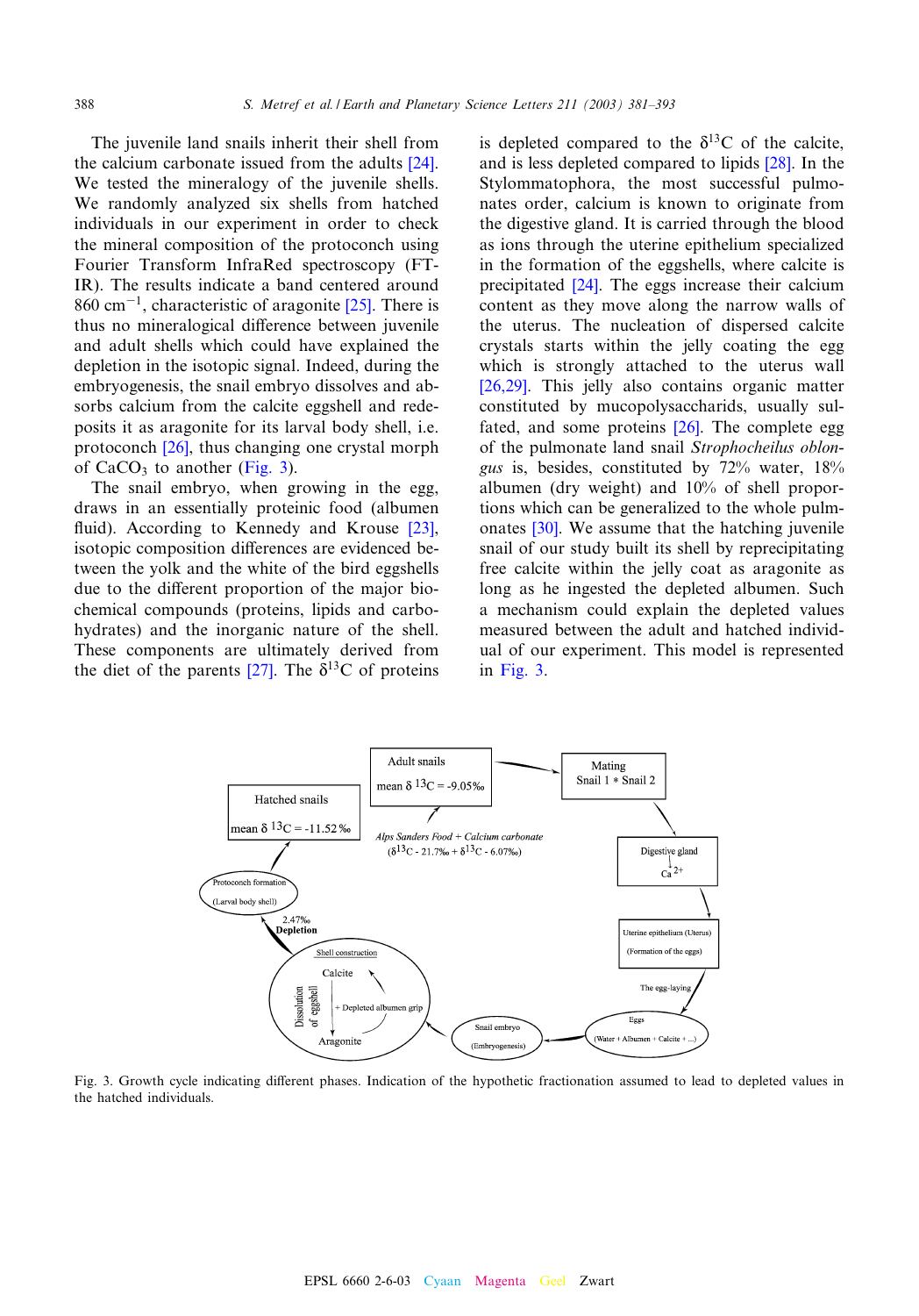# <span id="page-8-0"></span>3.2. [Young](#page-6-0) snail shells after 1 month of growth  $(Fig. 2)$

# 3.2.1.  $C_3$  and  $C_4$  experi[ments](#page-5-0)

After 1 month of growth, the individuals of the group fed with lettuce (Table 2) yielded  $\delta^{13}$ C values varying from  $-14.37$  to  $-12.85\%$  (average =  $-13.74\%$   $\pm$  0.52). Their corresponding  $\Delta^{13}$ C varies from 13.12 to  $14.64\%$  (average =13.75%  $\pm$  0.52). This C<sub>3</sub> experiment shows a clear diet effect on the isotopic composition of the snail shells in agreement with the recent work of Stott [15]. The individuals fed with corn yielded enriched  $\delta^{13}$ C values varying between -5.19 and  $-8.08\%$  (average =  $-6.81\%$  ± 0.87), showing a smaller  $\Delta^{13}$ [C va](#page-11-0)lue, ranging from 6.51 to 3.62\% (average =  $4.89\%$   $\pm$  0.87) compared with Stott's experiment [15] using also corn powder (average = 11.74  $\%$   $\ge$   $\pm$  0.37). The main result is that the difference between  $\delta^{13}$ C shell and food ( $\Delta^{13}$ C) is not constant and appears to depend on the type of ingested food. This would be in disagreement with the general statement asserting that the isotopic relationships between the whole bodies of animals and their diets are simil[ar f](#page-11-0)or different species raised on the same diet and for the same species raised on different diets [13]. The food values of powder and lettuce are obviously different, and it is probable that what is metabolized by the snail (protein, sugar or lipid) is not present in equal amounts in the different diets which are characterized by different carbon isotopic compositions. This could partly explain the different  $\Delta^{13}$ C, but Stott, who fed his snails with the same types of diet, did not find any growth difference. In Fig. 4, we report  $\Delta^{13}$ C versus the length of snail shells. The differences in quality of the two diets seem to have placed the animals in different growth states. This could also cause fractionation to differ. The snails fed with pure  $C_4$ food are smaller than [thos](#page-11-0)e fed with  $C_3$  food and have more positive  $\delta^{13}$ C values. According to Teeri and Schoeller [31], who performed an experiment on the beetle Tribolium castaneum, the enrichment in  $\delta^{13}$ C of the whole body samples is independent of the animal growth rate. It appears that while the various flour mixtures could have a large influence on the growth of the bee-



Fig. 4.  $\delta^{13}C$  (%0) (a) and length (mm) (b) records reported as box plots versus type of food web. The boxes indicate 50% of the values and the upper and lower bars indicate 25% each. The horizontal strokes are the average values. In bold are the average values. Underlined values indicate the difference between  $C_3$  and mixed experiments on the one hand, and between  $C_4$  and mixed experiments on the other hand for both  $\delta^{13}$ C (a) and length (b). Italic values indicate the higher and lower values except in the  $C_4$  experiment because of the outlier  $\delta^{13}$ C value of -5.19% and in the C<sub>3</sub> experiment of the outlier length of 11.6 mm.

tles, the differences in growth did not affect the  $\delta^{13}$ C value of the beetles. The comparison between insects and snails is not straightforward; however, we cannot avoid the hypothesis that the enrichment in the  $\delta^{13}$ C of shell carbonate may be independent of both the snail size and the food quality. The other assumption that can be made, considering the short time of our experiment, is the turnover rate of the diet  $\delta^{13}$ C signal. We suspect the young snails did not run out the stocks of  $C_3$  nutrients that they would inherit from the parents. So, we assume that fractionation and the enrichment of the shell  $\delta^{13}$ C, with regard to the food  $\delta^{13}$ C, is probably processed gradually according to time and the age of the snails. Stott (personal communication) agrees with this interpretation, as the metabolic  $CO<sub>2</sub>$  is derived from the body. The body tissues did not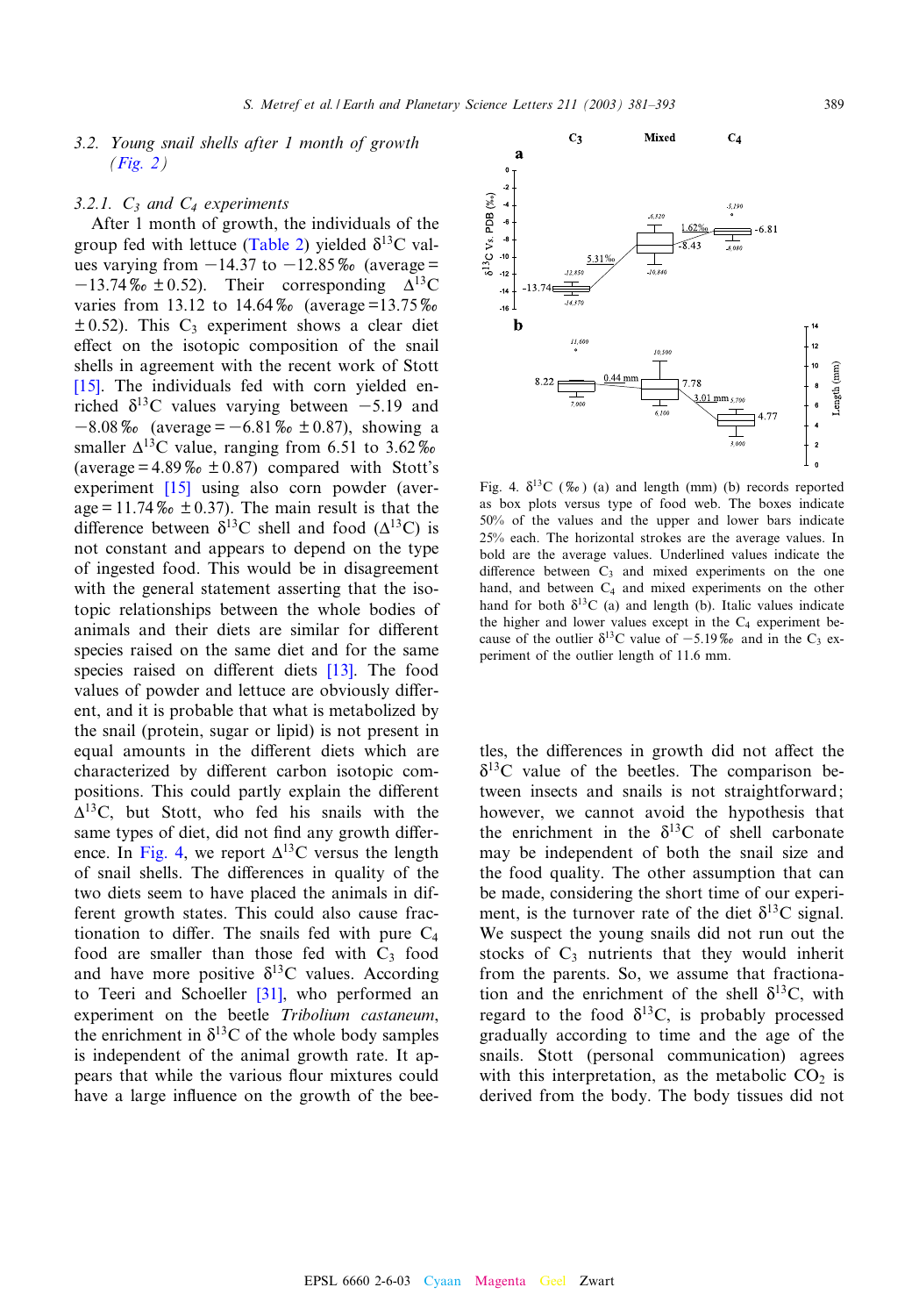acquire enough corn  $\delta^{13}$ C over the course of the experiment to sufficiently influence the carbonate that was analyzed. Stott suggests, besides, another possibility of combining all of the shell aragonite formed during the experimental growth period, with the aragonite that formed early in the experiment, when the body tissue was still very depleted. This interpretation is plausible, but we believe this is not the case, as the  $C_4$ -fed snails still slightly grew compared to the  $C_3$ -fed snails. Then we assume the original  $C_3$  signal has no significant influence on the values measured on the  $C_4$ -fed snail shells. However, another hypothesis, like weak air circulation in the breeding room, which could have created a disequilibrium between metabolic and atmospheric  $CO<sub>2</sub>$ , could have led snails to badly assimilate the  $C_4$  f[ood](#page-11-0) compared with the more digestible  $C_3$  food.

Goodfriend and Stipp [32] proposed t[ha](#page-11-0)t the ingested limestone was the main source for the shell carbonate, and Magaritz and Heller [5] proposed that the  $\delta^{13}$ C from shel[ls of](#page-11-0) the terrestrial Theba pisana in Israel was largely determined through air exchanges. Stott [15], after feeding individuals of H. aspersa with lettuce sprinkled with calcium carbonate powder  $(\delta^{13}C)$  value  $\approx$  2\% c ; L. Stott, personal communication), indicates that the shells yielded  $\delta^{13}$ C values slightly more depleted compared with individuals fed with only lettuce, in contrast to what one would expect if the  $CaCO<sub>3</sub>$  yielded were contributing carbon to the shell. The individuals fed with corn and  $CaCO<sub>3</sub>$  did not show any difference with those fed only with corn. The ingested  $CaCO<sub>3</sub>$  does not seem, therefore, to influence significantly the isotopic composition of the shell carbonate. Such results would then support the hypothesis that the main sources of carbon incorporated in the snail shell are [mo](#page-11-0)stly provided by diet and atmos[pheri](#page-11-0)c  $CO<sub>2</sub>$ , which disagrees with Goodfriend and Hood's [18] and Goodfriend and Stipp's [32] assumption. Using the mass-balance equation  $(Eq. 1)$ , the proportion of the differential integration of metabolic and atmospheric carbon in the  $C_3$ - and  $C_4$ -raised snail [grou](#page-11-0)ps can be estimated if we assume that the amount of  $CO<sub>2</sub>$  yielded by the limestone is null [15]:

$$
\delta^{13}C_{\text{shell (aragonite)}} =
$$
  

$$
\delta^{13}C_{\text{m}}(X) + \delta^{13}C_{\text{a}}(1-X) + 2.7\%o
$$
 (1)

where  $\delta^{13}C_m$  is the isotopic composition of metabolic  $CO_2 = \delta^{13}C$  [of](#page-11-0) the consumed plants +  $\approx 1\%$   $\delta^{13}$ C enrichment of the whole body tissue relative to the diet  $[13] \Rightarrow -27.49\%$ <sub>0</sub> $(C_3)+1\%$ <sub>0</sub>=  $-26.49\%$ ;  $-11.7\%$ <sub>c</sub> $(C_4)$ +1\% $c = -10.7\%$ ; X is the fraction of metabolic CO<sub>2</sub> [(for  $\delta^{13}C_{shell}$  =  $-13.74\%$  (100% C<sub>3</sub>); for  $\delta^{13}$ C<sub>shell</sub> = -[6.](#page-11-0)81\%  $(100\% \text{ C}_4))]$ ;  $\delta^{13}C_a$  is the isoto[pic c](#page-12-0)omposition of atmospheric  $CO_2$  ( $\approx -8\%$ ) [33] with  $\alpha_{\text{HCO3-CO2}} = 1.008 \text{ at } 25^{\circ}\text{C} (8\% \text{)} [34] \Rightarrow \text{the}$  $\delta^{13}$ C of HCO<sub>3</sub>  $\approx$  0%. 2.7% ( $\pm$  0[.2\) i](#page-12-0)s the isotopic offset between bicarbonate and aragonite precipitated in isotopic equilibrium [35].

Applying this mass balance equation to the results obtained for the groups fed with lettuce, we calculated that  $62\%$  of the ingested  $CO<sub>2</sub>$  has a metabolic origin (in our experiment, the  $\delta^{13}$ C values of metabolic  $CO_2$  were ded[uced](#page-11-0) from the  $\delta^{13}C$ values of the analyzed plants, which probably is a rough approximation). Stott [15], who studied sub-adult to adult H. aspersa snails, has found almost the same value (57%), where the metabolic CO2 derived from food slightly dominates the CO2 derived from the atmosphere. Conversely, Stott obtained a small proportion of metabolic carbon for the snails fed with corn powder compared with our results (12% vs. 89%). The activity levels and environmental conditions in his experiment were similar and there were no signi¢ cant differences in shell size or mass between the groups. [In our s](#page-5-0)tudy, the size of the shell[s of](#page-11-0) the corn-fed groups is half that of the lettuce-fed groups (Table 2). Goodfriend and Hood [18] indicated that the exchanges with the atmospheric  $CO<sub>2</sub>$  can be much more important in small individuals. This assumption would imply a strong dominance of the atmospheric  $CO<sub>2</sub>$ . However, in our experiment, the atmospheric  $CO<sub>2</sub>$  is weakly ingested by the corn groups, which are small individuals, while it is much more important in the lettuce-fed groups, where it balances almost with the  $CO<sub>2</sub>$  [de](#page-11-0)rived from food metabolism. Then our results are not in agreement with Goodfriend and Hood [18]. The corn powder supplies may have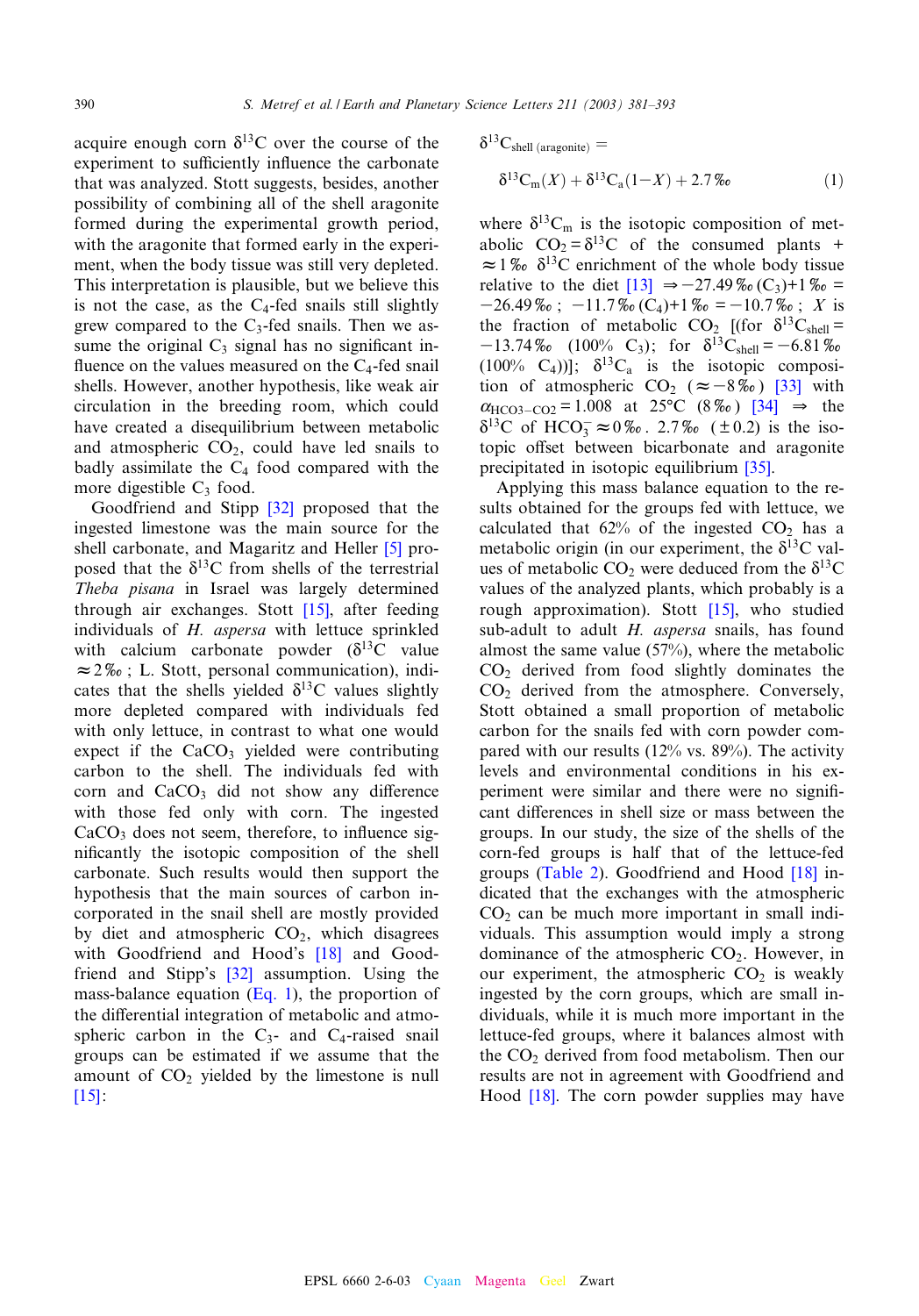caused a stress to the sn[ails, w](#page-11-0)hich would create a differential incorporation of atmospheric  $CO<sub>2</sub>$ . But, according to Stott [15] and Stott (personal communication), this contrast in results supports that only metabolic  $CO<sub>2</sub>$  was involved. Therefore the atmospheric  $CO<sub>2</sub>$  is not contributing.

# 3.[2.2.](#page-5-0)  $C_3$  $C_3$  vs.  $C_4$  mixed experiment

Table 2 shows that the three groups of individuals regularly fed with mixed diet yielded average  $\delta^{13}$ C values of  $-7.23$ ,  $-9.04$  and  $-9.03\%$ . First, groups 2 and 3 show  $\delta^{13}$ C values (-9.04 and  $-9.03\%$ <sub>o</sub>) reflecting a predominant C<sub>3</sub> [diet](#page-11-0). Second, group 1 is typical of true mixed feeders  $(-7.23\%)$ . Goodfriend and Magaritz [8], who studied the  $\delta^{13}$ C relation of various desert snail taxa's carbonate with pure  $C_3$  and with mixed  $C_3+C_4$  plant communities, noticed a strong tendency for snails from plant communities with  $C_3$ and  $C_4$  species to be enriched in <sup>13</sup>C relative to snails from pure  $C_3$  communities. The difference is highly significant and averages about  $2-3\%$ . In our experiment, the  $\delta^{13}$ C average value of the snails of group 1 is enriched by about  $2\%$  compared to snails of groups 2 and 3. This shows that the snails of group 1 incorporated more  $C_4$  plants than t[he t](#page-11-0)wo other groups and thus reflects, probably like the snails studied in the southern Levant region [8], a mixed diet response. In Fig. 4, we can also notice that the length of the shells of these groups is conversely closer to that of the  $C_3$  feeders rather than to the  $C_4$  feeders. These results seem to support the hypothesis that the enrichment of the  $\delta^{13}$ C of shell c[arbo](#page-11-0)nate may be independent of the snail length and food quality, as shown by Teeri and Schoeller [31] on the beetle Tribolium castaneum. According to the protocol used for the mixed group experiments, we are not able to provide a  $\delta^{13}$ C value for the food supply, since the food was alternatively given to the snails. Consequently, the difference in carbon i[sotope c](#page-5-0)omposition  $(\Delta^{13}C)$  between the diet and the snail shell carbonate is not calculated (see Table 2).

### 4. Conclusion

The most important result of our experiment is

the direct response of the isotopic signal of terrestrial shell carbonate to the  $C_3$  food supplied. The signature of  $C_3$  plants is reflected without any ambiguity in the analyzed shells (average  $\Delta^{13}$ C<sub>shell</sub>-lettuce = 13.75 \% to  $\pm$  0.52) but the answer to a C<sub>4</sub> food remains vague (average  $\Delta^{13}C_{shell-corn}$  = 4.89  $\%$   $\div$  0.87). Several hypotheses can arise from this study to explain the different fractionations, like the differences in quality of the two diets, which seem to place the snails in different growth states, and the differences in turnover rate for  $C_3$ and C4 feeders. Another hypothesis like food stress should be taken into account when doing paleodiet reconstruction. The variation in this parameter in sedimentary records could provide an indication of climatic or environmental crisis in the past. In addition, values yielded by fossil shells could be wrongly interpreted as related to the occurrence of  $C_4$  plants in the studied area due to the influence of other environmental parameters. The groups regularly fed with mixed diet yielded  $\delta^{13}$ C reflecting a predominant C<sub>3</sub> diet for two groups and probably a typical value of true mixed  $C_3-C_4$  feeders for one group. This part of the study presently seems difficult to interpret and requires further investigations. We have shown that a fractionation between parents and juveniles exists which can reflect physiological processes followed during the building of the eggshells.

## Acknowledgements

We acknowledge all the persons who contributed to the good progress of this work. To begin with Marc and Claire Diana ('l'Escargot amoureux' farm) for the adult and snail eggs supplied, Gilbert Pistre for the logistic support, Issam Moussa for the isotopic analyses, and M. Jean-Louis Bantignies, M. David Maurin from the GDPC (Groupe de Dynamique des Phases condensées, Université Montpellier II) for the infrared spectroscopy analysis. We are also grateful to Dr. M. Fontugne, Dr. L. Stott and two anonymous reviewers for their helpful comments, and to Dr. Philippe Jarne and Dr. Luc Madec for their scientific advice. This is ISEM Contribution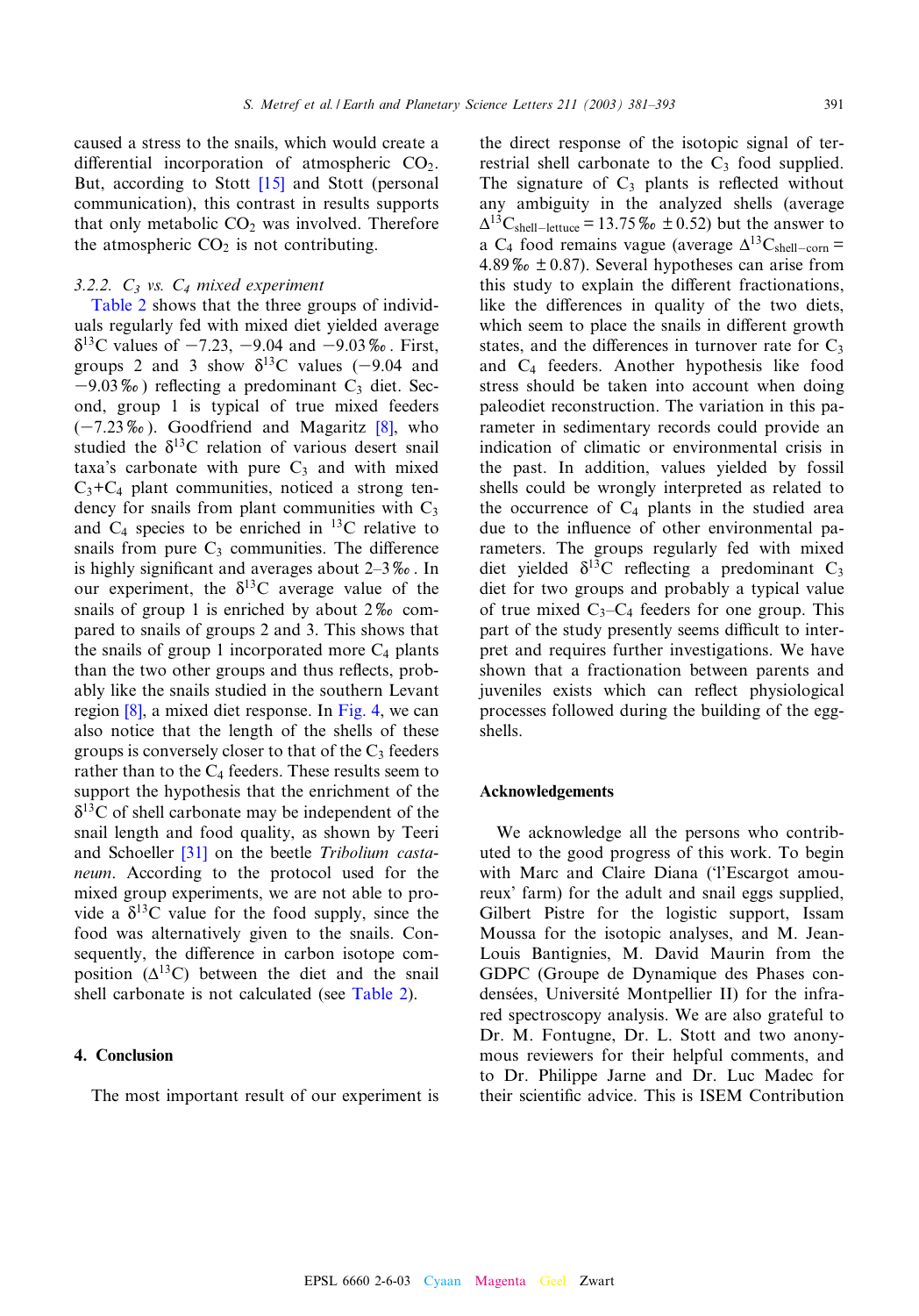<span id="page-11-0"></span>2003-004 and LDEO Contribution 6419. S.M. was funded by an Algerian Government Ph.D. grant. $[BARD]$ 

#### References

- [1] G.A. Goodfriend, The use of land snail shells in paleoenvironmental reconstruction, Quat. Sci. Rev. 11 (1992) 665^685.
- [2] K. Von Bandel, J. Hoefs, Die Isotopenzusammensetzung von Molluskenschallen am Beispiel der Gastropoden, N. Jahrb. Geol. Paläontol., Monatshefte (1975) 1-11.
- [3] C.J. Yapp, Oxygen and carbon isotope measurements of land snail shell carbonate, Geochim. Cosmochim. Acta 43 (1979) 629-635.
- [4] M. Magaritz, J. Heller, A desert migration indicator-oxygen isotopic composition of land snail shells, Palaeogeogr. Palaeoclimatol. Palaeoecol. 32 (1980) 153-162.
- [5] M. Magaritz, J. Heller, Annual cycle of  ${}^{18}O/{}^{16}O$  and  ${}^{13}C/$ 12C isotope ratios in land snail shells, Chem. Geol. (Isot. Geosci. Sect.) 1 (1983) 243-255.
- [6] M. Magaritz, J. Heller, M. Volokita, Land-air boundary environment as recorded by the  $^{18}O/^{16}O$  and  $^{13}C/^{12}C$  isotope ratios in the shells of land snails, Earth Planet. Sci. Lett. 52 (1981) 101-106.
- [7] J. Heller, M. Magaritz, From where do land snails obtain the chemicals to build their shells?, J. Moll. Stud. 49 (1983) 116^121.
- [8] G.A. Goodfriend, M. Magaritz, Carbon and oxygen isotope composition of shell carbonate of desert land snails, Earth Planet. Sci. Lett. 86 (1987) 377-388.
- [9] G.A. Goodfriend, M. Magaritz, J.R. Gat, Stable isotope composition of land snail body water and its relation to environmental waters and shell carbonate, Geochim. Cosmochim. Acta 53 (1989) 3215^3221.
- [10] P. Lécolle, The oxygen isotope composition of land snail shells as a climatic indicator: applications to hydrogeology and paleoclimatology, Chem. Geol. (Isot. Geosci. Sect.) 58 (1985) 157-181.
- [11] G.A. Goodfriend, Mid-Holocene rainfall in the Negev Desert from 13C of land snail shell organic matter, Nature 333 (1988) 757^760.
- [12] G.A. Goodfriend, Rainfall in the Negev Desert during the Middle Holocene, based on  ${}^{13}$ C of organic matter in land snail shells, Quat. Res. 34 (1990) 186^197.
- [13] M.J. De Niro, S. Epstein, Influence of diet on the distribution of carbon isotopes in animals, Geochim. Cosmochim. Acta 42 (1978) 495-506.
- [14] G.A. Goodfriend, G.L. Ellis, Stable carbon isotope record of middle to late Holocene climate changes from land snail shells at Hinds Cave, Texas, Quat. Int. 67 (2000)  $47-60.$
- [15] L.D. Stott, The influence of diet on the  $\delta^{13}$ C of shell carbon in the pulmonate snail Helix aspersa, Earth Planet. Sci. Lett. 195 (2002) 249^259.
- [16] P.I. Abell, I. Plug, The Pleistocene/Holocene transition in South Africa: evidence for the Younger Dryas event, Glob. Planet. Change 26 (2000) 173^179.
- [17] G. Leone, F. Bonadonna, G. Zanchetta, Stable isotope record in mollusca, pedogenic carbonate from Late Pliocene soils of Central Italy, Palaeogeogr. Palaeoclimatol. Palaeoecol. 163 (2000) 115-131.
- [18] G.A. Goodfriend, D.J. Hood, Carbon isotope analysis of land snail shells implications for carbon sources and radiocarbon dating, Radiocarbon 25 (1983) 810^830.
- [19] G.A. Goodfriend, G.L. Ellis, Stable carbon and oxygen isotopic variations in modern Rabdotus land snail shells in the southern Great Plains, USA, and their relation to environment, Geochim. Cosmochim. Acta 66 (2002) 1987^2002.
- [20] M.A. Guerrucci, Variations géographiques de la taille des coquilles dans les populations mixtes de Cepaea hortensis et de Cepaea nemoralis en France, Haliotis 16 (1987) 41^ 46.
- [21] J.M. Mc Crea, On the isotopic chemistry of carbonates and a paleotemperature scale, J. Chem. Phys. 18 (1950) 849-857.
- [22] O. Lorvelec, J. Daguzan, Contribution à l'étude de l'hibernation de l'escargot petit-gris (Helix aspersa, Müller) en conditions expérimentales contrôlées et à différentes époques de l'année, Haliotis 19 (1989) 33-45.
- [23] B.V. Kennedy, H.R. Krouse, Isotope fractionation by plants and animals: implications for nutrition research, Can. J. Physiol. Pharmacol. 68 (1990) 960^972.
- [24] A. Tompa, Calcium provision and the evolution of terrestrial eggs among gastropods, J. Conchol. 30 (1980) 145^ 154.
- [25] H.H. Adler, P.F. Kerr, Infrared study of aragonite and calcite, Am. Miner. 47 (1962) 700^717.
- [26] A.S. Tompa, Embryonic use of egg shell calcium in a gastropod, Nature 255 (1975) 232^233.
- [27] Y. Von Schirnding, N.J. Van Der Merwe, J.C. Vogel, Influence of diet and age on carbon isotope ratios in ostrich eggshell, Archaeometry 24 (1982) 3-20.
- [28] L.L. Tieszen, T.W. Boutton, Stable carbon isotopes in terrestrial ecosystem research, in: P.W. Rundel, J.R. Ehleringer, K.A. Nagy (Eds.), Stable Isotopes in Ecological Research, Springer, New York, 1988, pp. 167-195.
- [29] A.S. Tompa, K.M. Wilbur, Calcium mobilization during reproduction in snail Helix aspersa, Nature 270 (1977) 53-54.
- [30] A.S. Tompa, K. Wilbur, J. Waite, Structural proteins in the calcified egg shell of the giant snail Strophocheilus oblongus, Comp. Biochem. Physiol. 56 (1977) 279-283.
- [31] J.A. Teeri, D.A. Schoeller,  $\delta^{13}$ C values of an herbivore and the ratio of  $C_3$  to  $C_4$  plant carbon in its diet, Oecologia 39 (1979) 197-200.
- [32] G.A. Goodfriend, J.J. Stipp, Limestone and the problem of radiocarbon dating of land snail shell carbonate, Geology 11 (1983) 575^577.
- [33] M. Wahlen, Carbon dioxide, carbon monoxide and meth-